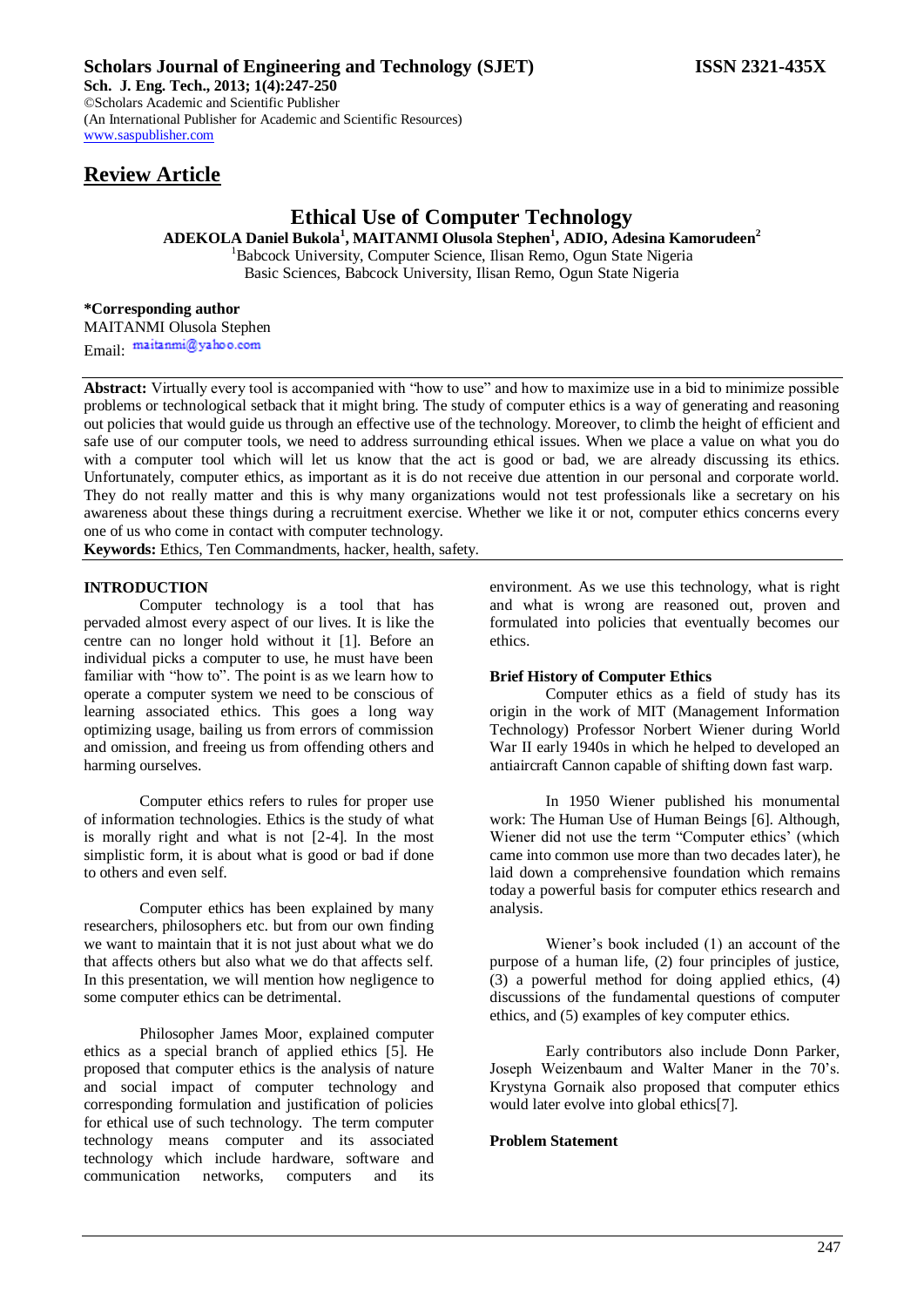- Of what relevance is knowing and doing "what to do" and avoiding "what not to do" while sitting at the computer console?
- What do I stand to lose if I shun all these claims when interacting with my own personal computer?
- What is my ache if the man at the other end of the network is affected since I don't see him?

As many are familiar with answers to these questions, a huge number of computer users are not aware they exist, while others downplay the need for it said "when people entered the computer centre they left their ethics at the door'. says in his article that computer ethics is a field concerned with "policy vacuums" and "conceptual muddles" regarding the social and ethical use of information technology.

The problem statement rests on the need to recognize that computer users, both the end-users and the professionals need to acknowledge that computer ethics is an issue of paramount importance in their dayto-day activities. Also, we use this medium to address issues that, for instance, promotes health and safety, maintains individuals' right, prevents harm and lot more.

#### **SOME FORMULATED RULES OF ETHICS**

At this juncture, we must register that computer ethics might have to grow as we have more computer technology and more inventions. For example, the advent of the internet brought us a lump sum of etiquette to feed upon. Arlene R wrote a wellrespected set of internet guidelines called "The Net: Use guidelines and Netiquette[8]".

One of these Netiquette is "typing in all capital letter is considered SHOUTING and therefore rude".

#### **Other internet ethics worthy of note include:**

- Use subject line to reveal and idea of the mail content
- Check the authenticity of any message requesting you to do something questionable
- You do not have to open unsolicited mail. Doing that alone can welcome worms into your computers. you can get a junk by requesting for identification through clicking a reply button, then if no meaningful response then it is junk.
- Avoid responding to phishing( a new scam asking for information about you)
- Avoid flaming i.e. sending messages that provokes.

Many organizations and computer professional bodies and individuals have written lists of ethical standards for use. One of the most common is the Computer Ethics Institutes. This institute located in Washington DC, proposed the following 10 commandments of computer Ethics in 1992. ) This also appeared in computer world, June 7, 1993, P.84 annotated version available at http://spigotprinceton.edu/net/ethics.html

#### **Ten Commandments of Computer Ethics**

- 1. Thou shall not use a computer to harm other people.
- 2. Thou shall not interfere with other people's computer work.
- 3. Thou shall not snoop around in other people's files:
- 4. Thou shall not use computer to steal
- 5. Thou shall not use a computer to bear false witness.
- 6. Thou shall not use or copy software you have not paid for.
- 7. Thou shall not use other people's computer resources without authorization.
- 8. Thou shall use a computer in ways that shows consideration and respect.
- 9. Thou shall not appropriate other people's intellectual output.
- 10. Thou shall think about the social consequences of the program you write or the system you design.

## **ETHICAL USE FOR COMPUTER END-USERS**

Even though the personal computer is bought for yourself it does not mean that you are free from observing some ethical use of it. One of the earliest computer ethics topics to gain public attention was piracy. This does not carry so much weight in the heart of many computer users especially in the underdeveloped and developing countries. As long as I have access to the software, I can use it, consciously or unconsciously pirating it.

Consider these scenarios:

- i. Walking into a computer store and shoplifting a computer program.
- ii. Olubukola makes a copy of software program borrowed from a friend to use on his computer at home.

These two acts should attract the same penalty because they are both crimes.

Another close example is that of unauthorized access to computer systems:

Consider these scenarios:

- i. Picking a key without due permission to gain entrance to a room.
- ii. Guessing passwords to gain unauthorized access into a system. If (i) wrong then (ii) should.

The third illustration is the issue of appropriate use.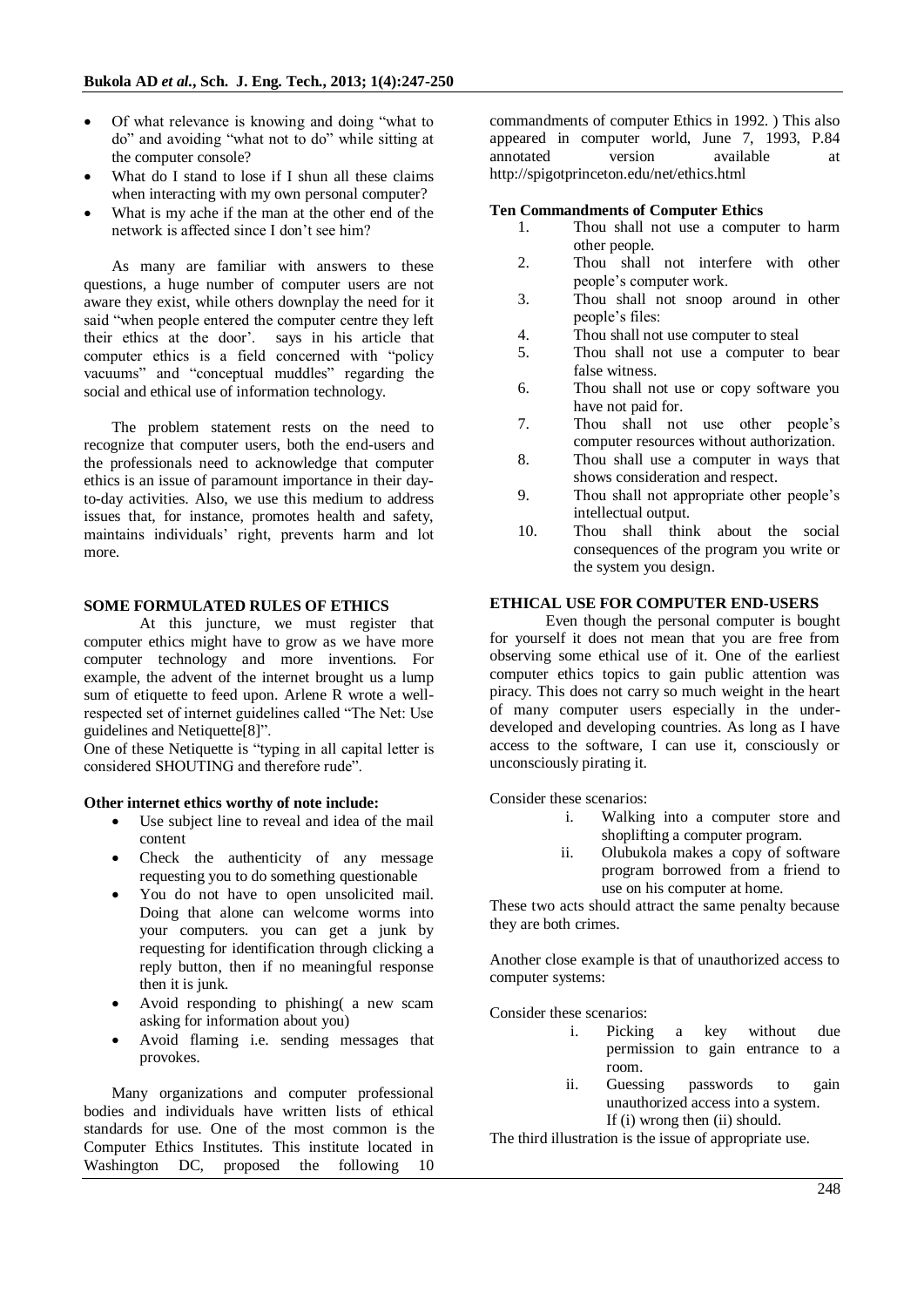Consider this scenario:

i. Downloading pornography pictures using the companies system

The act is not just outside official assignment but demeaning.

Computer users need to be conscious that there are three main categories of software and should be treated as such. That is, commercial software should not be used as a freeware.

- **1) Freeware:** This is downloaded or obtained without any payment because the writer or the owner of the software made it so.
- **2) Shareware:** The owner allows you to copy and try out and then register and pay for it if you must continue to use it, otherwise, you erase it from your system.
- **3) Commercial Software:** These are copyright software i.e. legally protected against copying and so must be purchased before use. If extremely few producers of other things will succeeds among us without making profit to produce more and even newer products, software developers need income from their labour as well.

Aside from the fact that piracy is a grievous crime, every one is a loser with the act – both the users and the developers.

## **The place of the hacker**

A hacker is a responsible computer user who experiments with computer programs in an attempt to get the maximum possible performance from the computer. What he does is to break into computer programs, point out security features to those who should maintain the system. Calling computer criminals hackers in many publications and magazines is a misnomer.

 Hacking is not about unauthorized computer access. Hacking a program may be to locate a loophole in a program or find an error. The term cracker has been proposed for a computer criminal trying to penetrate or gain unauthorized access. The act of cracking is wrong because it attacks the ethical principles of observing privacy.

## **Other ethics worthy of note for end-user include:**

- Proper backup to protect data from loss.
- Respect confidentiality of data.
- Guard against virus attack e.g. By using licensed software and updated antivirus.
- Password your system. Giving out the secret code defeats the purpose.

• Use Uninterruptible Power Supply (UPS) with your computers etc. Power outage could crash systems.

 Avoid putting your computer on the floor. The fan could pull dirt in easily.

• Erase your hard-drive before disposing your computer to avoid giving out sensitive information.

• Practice clean shut down and avoid undue hurry.

 Avoiding moving computer about when it is powered on.

 Avoid eating and drinking in computer laboratory or while using your system

#### **Ethical use for Computer Professionals [11]**

A computer professional is no a way synonymous to computer end-users. An end user pick and use the tool while a professional form part of the group who made the tool available for use. They include programmers, designers, database administrators among others. These are the people who can cause the most harm because they know the strength and the weakness of the system they built for you. For this reason, many computer professional bodies such as Association of Computer Machinery, ACM, Computer Ethics Institute, CEI, Management Information Technology, MIT, and others have developed codes of ethics. We can only be approximately safe if they act ethically.

#### **Health and Safety Ethics On Computer Use [12]**

There is need to adopt a good posture when working with a system. Also varied working position is better than fixed.

Good posture for upper body: (Upper body comfort)

- Back well supported
- Head well positioned up
- Upper arms relaxed.

Good posture for hands and waist

- Forearm nearly at a right angle to your upper arm.
- Wrist in a straight line with your hand and forearm

Good posture when seated in a chair.

- Lower back must be supported
- Knees level with your hips $^{(1)}$ .
- Feet flat on the floor.
- Eye level just above the top of the screen.
- Screen must directly in front of you not at an angle.
- Use both hands to type; you can also learn to touch-type $^{(2)}$